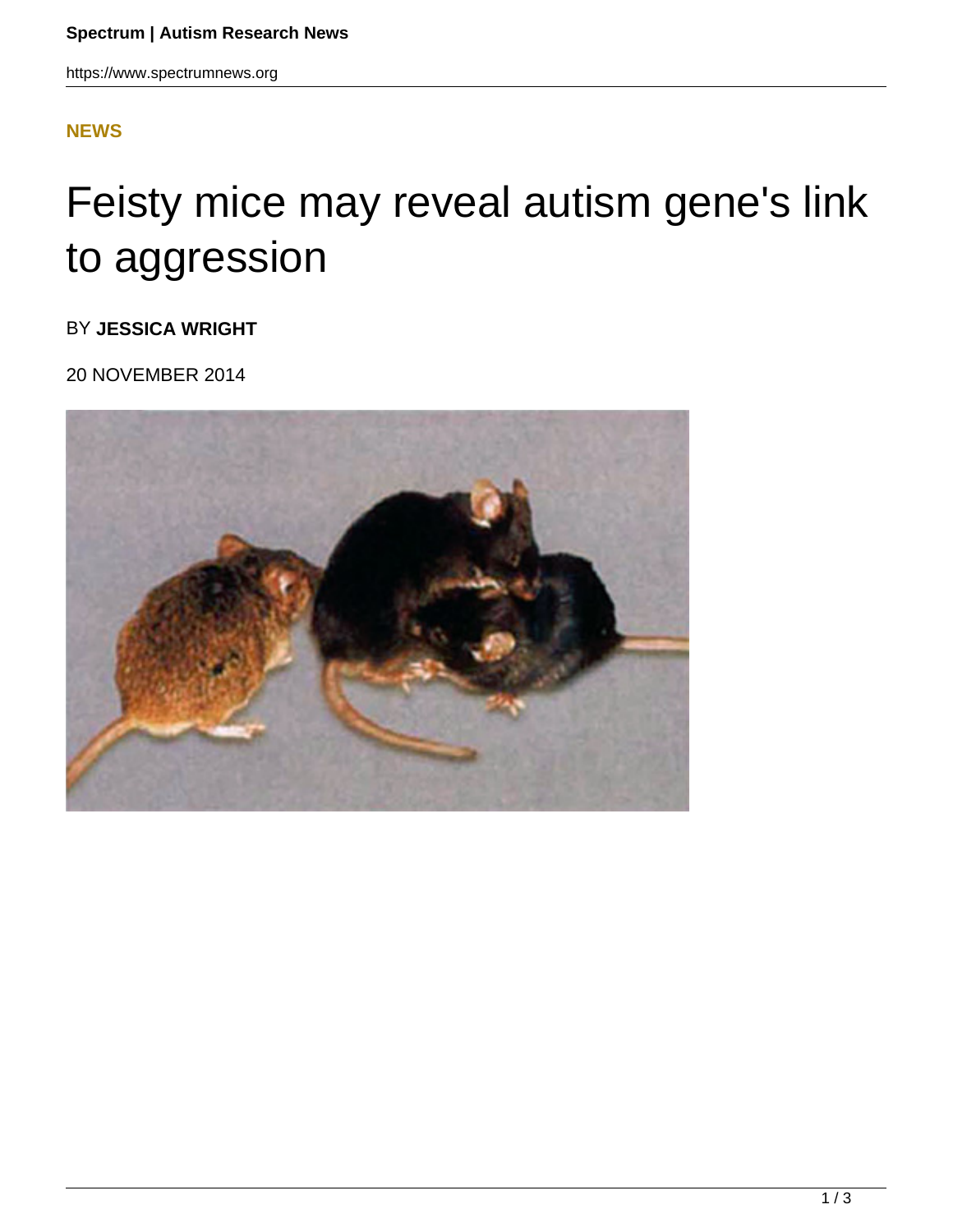https://www.spectrumnews.org



Fight club: Male mice with extra copies of the UBE3A gene are so aggressive that they can't be housed with female mice.

Varying the number of copies of a single autism-linked gene modulates social behavior and aggression in mice, according to results presented yesterday at the **2014 Society for Neuroscience annual meeting** in Washington, D.C.

Researchers hope to use this association to identify other genes involved in both behaviors.

The gene, called **UBE3A**, is the driving factor in two neuropsychiatric disorders: **Angelman syndrome** and **duplication 15q syndrome**. The disorders result from a deletion or duplication, respectively, of the 15q11-13 chromosomal region, which includes UBE3A.

Children with Angelman syndrome lack one copy of the 15q11-13 region, whereas those with dup15q syndrome have one or two extra copies. (Children with two extra copies are more severely affected.)

The disorders share some symptoms, such as developmental delay and severe seizures. But social behavior is nearly opposite in the two disorders: Children with Angelman syndrome are especially social, whereas those with dup15q syndrome often have autism and are more withdrawn.

To better understand these symptoms, researchers have recapitulated the mutations in mice. A 2011 study found that mice with **two extra copies of UBE3A** prefer to investigate an object in their